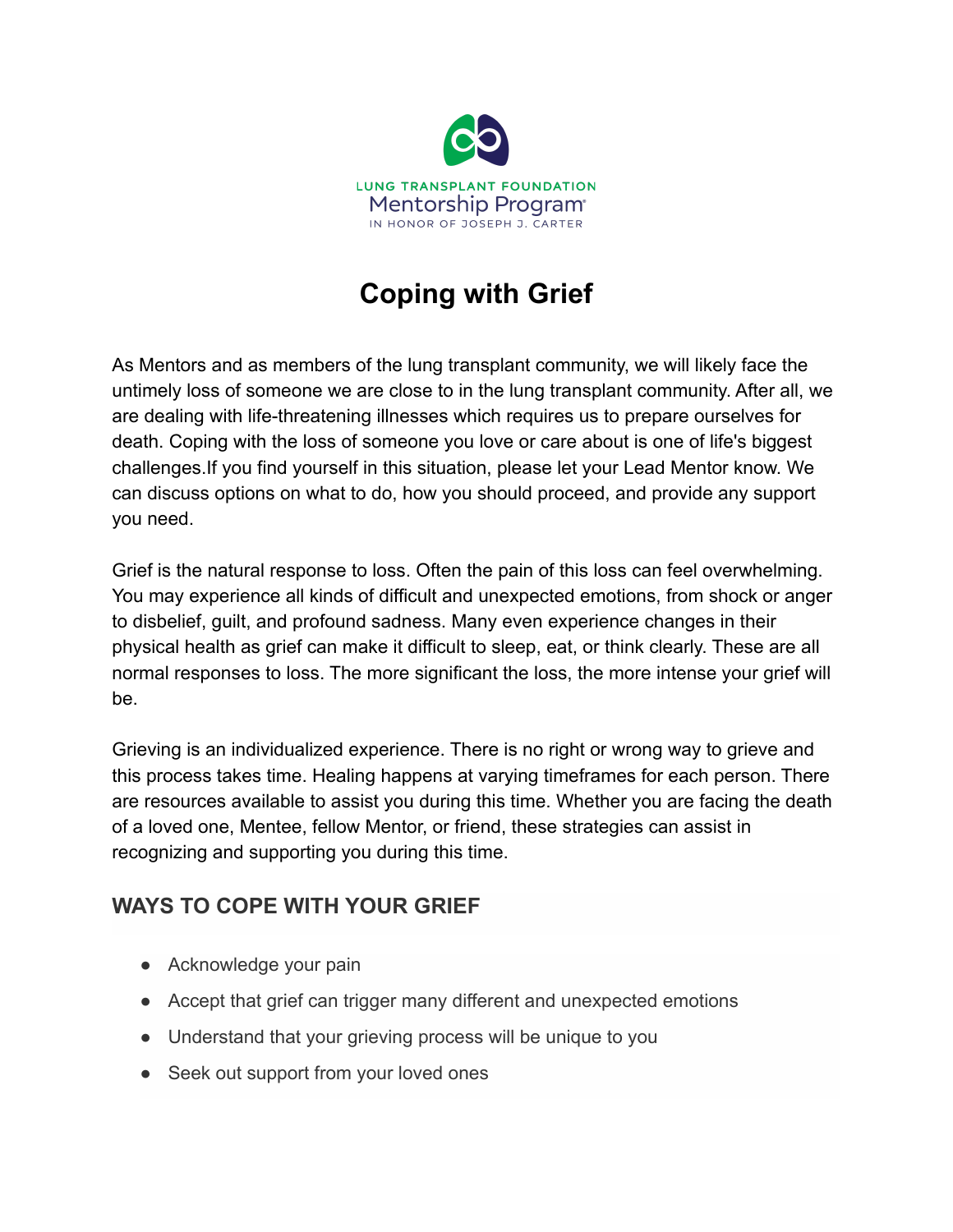- Support yourself emotionally by taking care of yourself physically
- Recognize the difference between grief and depression

*Source: <https://www.helpguide.org/>*

## **RESOURCES:**

.

#### **Kubler-Ross' 5 stages of coping with death: (DABDA)**

1- **Denial** is usually only a temporary defense for the individual. It helps us to survive the loss. There is a grace in denial. It is nature's way of letting in only as much as we can handle.

2- **Anger** is a necessary stage of the healing process. It can extend to friends, family, doctors, yourself, your higher power, or the person who died. Underneath the anger is pain.

3- **Bargaining:** We will do anything not to feel the pain of this loss.

4- **Depression:** Empty feelings present themselves. It is the appropriate response to a great loss.

5- **Acceptance**: This stage is about accepting the reality that our loved one is physically gone and recognizing that this new reality is permanent.

People often think of the stages as lasting weeks or months. They forget that the stages are responses to feelings that can last for minutes or hours as we flip in and out of one and then another. Take time to allow yourself to grieve. Do not suppress your feelings.

### **The Five Invitations:** *Discovering What Death Can Teach Us About Living Fully* **by Frank Ostaseski**

The co-founder of the Zen Hospice Project and the pioneer behind the compassionate care movement shares an inspiring exploration of the lessons dying has to offer about living a fulfilling life.